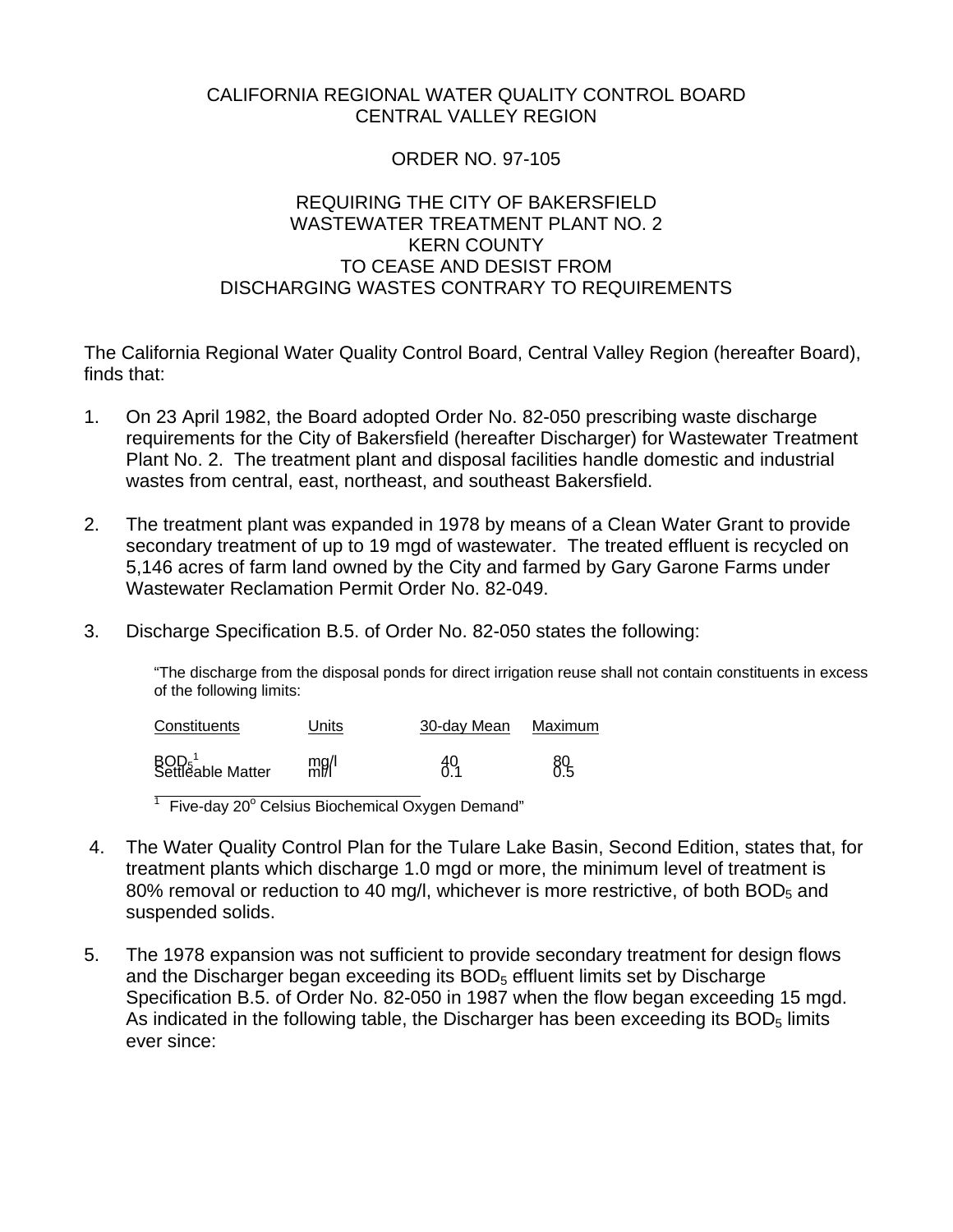## CEASE AND DESIST ORDER NO. 97-105 CITY OF BAKERSFIELD WASTEWATER TREATMENT PLANT NO. 2 KERN COUNTY

|              | Annual Average  | Effluent Annual             |
|--------------|-----------------|-----------------------------|
| Ye <u>ar</u> | Flow Rate (mgd) | Avg BOD <sub>5</sub> (mq/l) |
| 1996         | 17.4            | 93                          |
| 1995         | 17.1            | 72                          |
| 1994         | 17.2            | 82                          |
| 1993         | 16.8            | 94                          |
| 1992         | 17.1            | 90                          |
| 1991         | 16.9            | 75                          |
| 1990         | 17.0            | 101                         |
| 1989         | 16.4            | 66                          |
| 1988         | 16.2            | 60                          |
| 1987         | 15.0            | 42                          |
| 1986         | 14.3            | 25                          |
| 1985         | 14.3            | 17                          |
| 1984         | 14.0            | 13                          |
|              |                 |                             |

- 6. The Discharger proposes to construct one additional primary clarifier, three new trickling filters, and three new secondary clarifiers, two new sludge digesters, and associated cogeneration and pumping facilities to increase treatment capacity and improve effluent quality to provide secondary treatment for a design flow of 25 mgd.
- 7. The Board adopted Waste Discharge Requirements Order No. 97-104 on 20 June 1997. Order No. 97-104 rescinds Order No. 82-050 and prescribes requirements for secondary treatment for a discharge of 19 mgd. Discharge Specification B.4. of Order No. 97-104 states, in part, that:

"The discharge shall not exceed the following limits:

|                               |       | Monthly Daily |         |     |
|-------------------------------|-------|---------------|---------|-----|
| Constituent                   | Units | Average       | Maximum |     |
| BOD <sub>5</sub> <sup>1</sup> | ma/l  | 40            | 80      |     |
| Total Suspended Solids mg/l   |       | 40            | 80      |     |
| Settleable Solids             |       | ml/l          | 0.2     | 0.5 |
|                               |       |               |         |     |

 $1$  Five-day, 20 $^{\circ}$  C Biochemical Oxygen Demand"

- 8. As indicated in Finding No. 5., above, the Discharger has been discharging waste in violation of Discharge Specification B.5. of Order No. 82-050 and is in threatened violation of Discharge Specification B.4. of Order No. 97-104 until it completes the proposed improvements.
- 9. Section 13301 of the California Water Code states, in part, that:

"When the [Board] finds that a discharge of waste is taking place or threatening to take place in violation of [waste discharge] requirements... the [Board] may issue a cease and desist order and direct that those persons not complying with the requirements... (b) comply in accordance with a time schedule set by the [Board]..."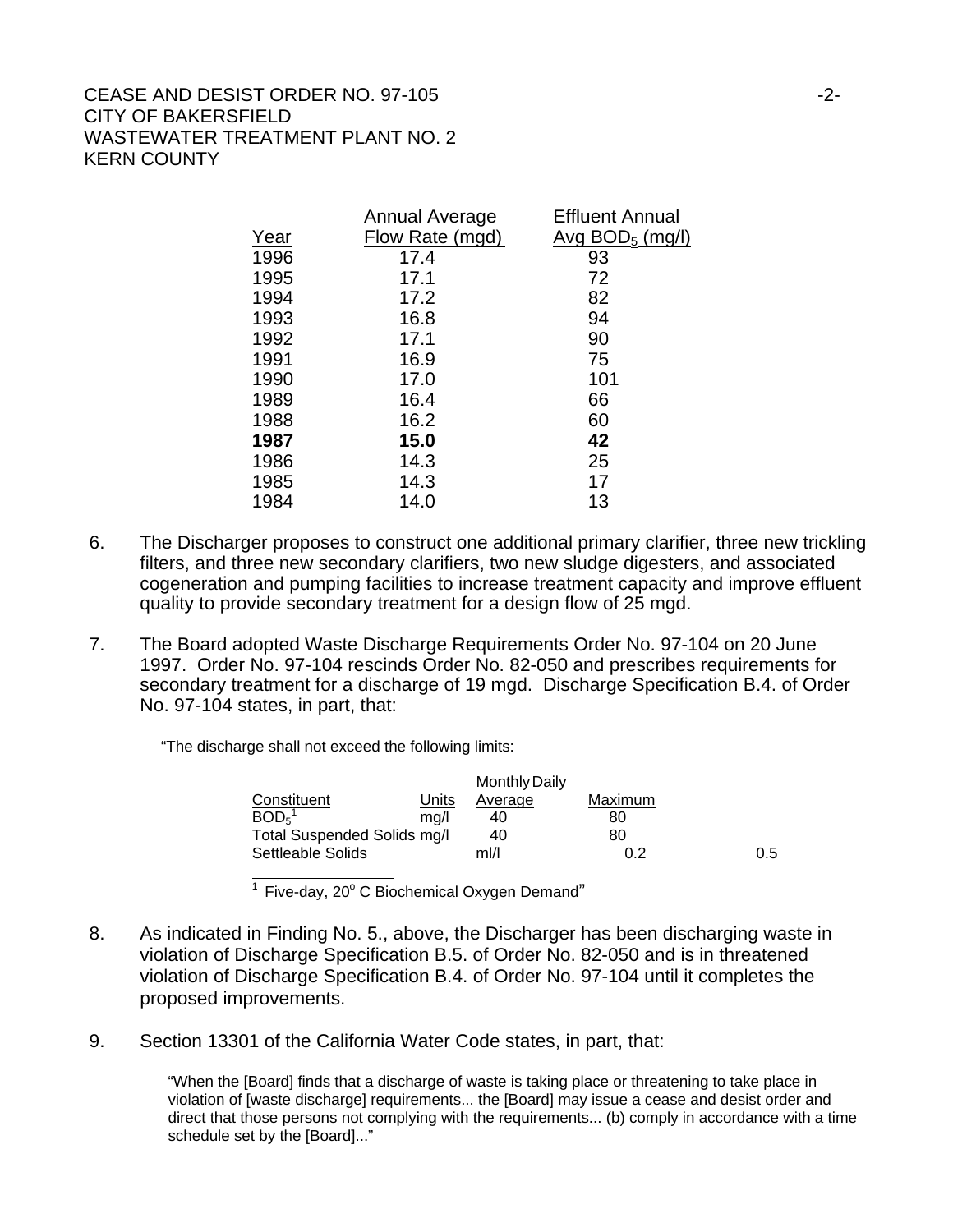- 10. The Board has notified the Discharger and interested agencies and persons of its intent to issue this Cease and Desist Order and has provided them with an opportunity for a public hearing and an opportunity to submit their written views and recommendations.
- 11. The Board, in a public meeting, on 20 June 1997 in Sacramento, California, heard and considered all comments pertaining to this Order.
- 12. Issuance of this Order is exempt from the provisions of the California Environmental Quality Act (Public Resources Code Section 21000, et seq.) in accordance with Title 14, California Code of Regulations, Section 15321.
- 13. Any person affected adversely by this action of the Board may petition the State Water Resources Control Board to review the action. The petition must be received by the State Board within 30 days of the date on which the Board took action. Copies of the law and regulations applicable to filing petitions will be provided on request.

**IT IS HEREBY ORDERED** that, pursuant to Sections 13301 and 13267 of the California Water Code, the City of Bakersfield, its agents, successors, and assigns shall:

 1. Cease and desist discharging wastes in violation or threatened violation of Waste Discharge Requirements Order No. 97-104 immediately, except that compliance with BOD and suspended solids limitations in Discharge Specification B.4. of Order No. 97- 104 shall be in accordance with the following tasks and time schedule:

| Task                                                                                     | Compliance<br>Date | Report of<br><b>Compliance Due</b> |
|------------------------------------------------------------------------------------------|--------------------|------------------------------------|
| a. Begin construction                                                                    | 1 Nov 1997         | <b>17 Nov 1997</b>                 |
| b. Complete Construction of<br>Expanded WWTF and submit<br>its Operation and Maintenance | 1 Nov 1999         | <b>15 Nov 1999</b>                 |
| c. Full Compliance                                                                       | 1 Jan 2000         | 17 Jan 2000                        |

- 2. The City of Bakersfield shall submit monthly reports to the Executive Officer describing progress toward satisfying this Order. Reports for each calendar month shall be due by the **20th day of the following month**, with the first report due on the **20th day of the month** following the adoption date of this Order.
- 3. Until 1 November 1999, the interim performance standard for the exceptions in Paragraph No. 1 shall be an effluent limit of: